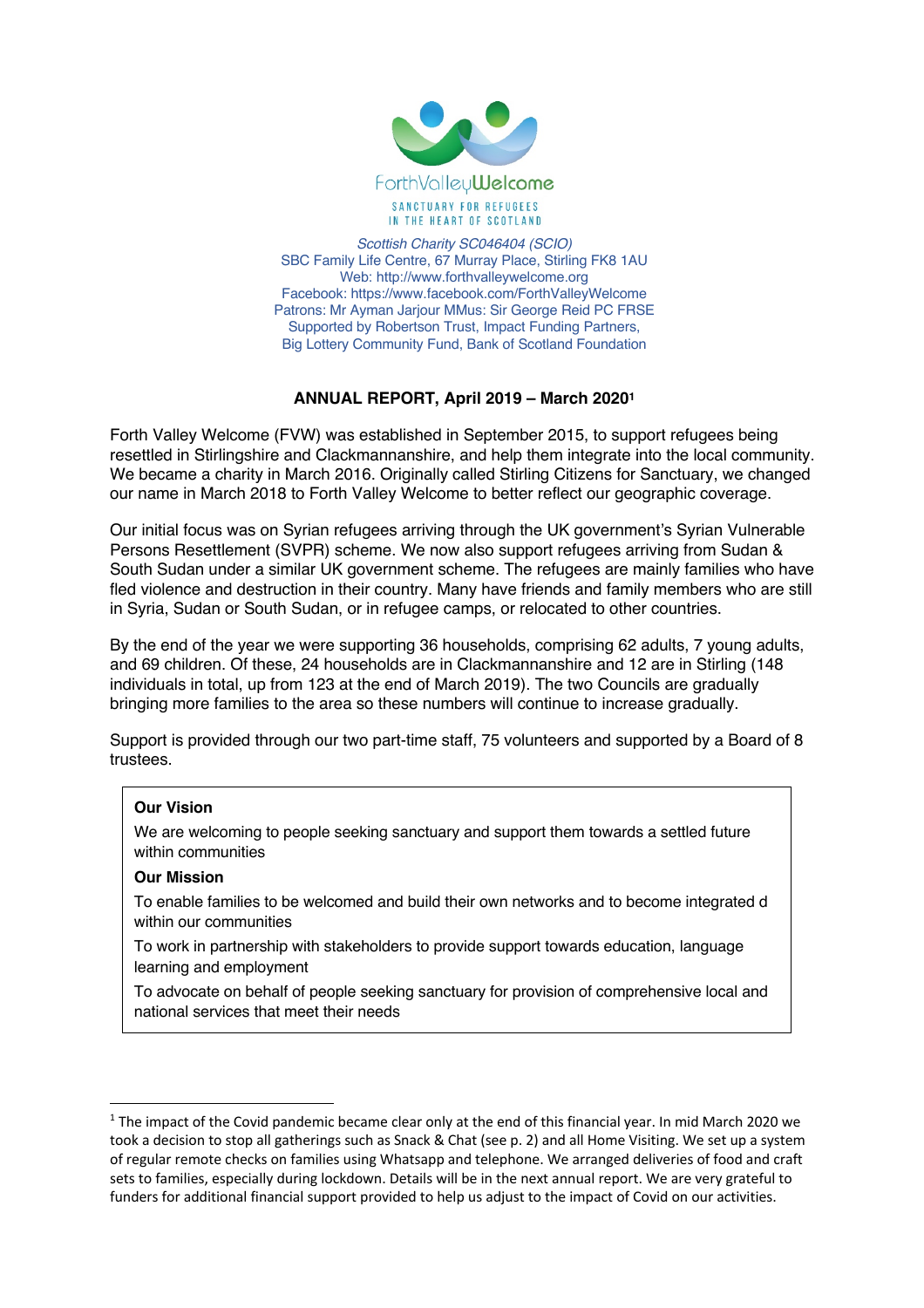## **WHAT WE DO**

#### *Home set-up and materials service*

When a family first arrives, they come with few personal goods, usually only clothes. We run a *home set-up project*, whereby we visit the family's house to help make it feel homely, with the addition of extra items for the house, toys for the children, nice curtains, rugs, throws, cushions etc. In the case of Stirling Council we receive advance notice of a family's arrival and can visit the house before the family arrives. In Clackmannanshire, we are able to do this soon after the family arrives. When one family arrived the Refugee and Integration Officer sent us a text saying "I wish you could have seen the faces of the kids when they saw their room!" So we know this effort is worthwhile and appreciated by the families.

*Materials service:* Soon after the family arrives, we give them a material needs request form to request clothing, household items, and other needs. We take them to our store to choose items for themselves, especially clothing, small electrical goods, toys. We see from their expressions that this is also a valued service - not surprising considering that they arrive with only the suitcases they can carry.

This service is run by an enthusiastic team of volunteers led by one of the trustees. Through the generosity of a local benefactor we have the use of a storage facility in Dunblane.



*Computers and software***:** We provide a refurbished laptop to each new family. We also provided several families with dual-language software for preparing for the driving theory test.

### *Home visiting and befriending*

This is an important part of our support in the first few months after a family arrives. We link families with volunteer *home visitors*, who visit their assigned families regularly, introduce them to local services, help with transport to appointments, and go on social outings.

As at 31 March 2020, 14 households had at least 2 home visitors, which is our minimum desired number. Due to a shortage of local volunteers, 6 Clackmannanshire families had no home visitor, and a further 10 families there had only one home visitor.

*Transport and support for hospital appointments:* Home visitors and other volunteers regularly transport families to medical appointments at hospitals, dentist and GP surgeries, and the Job **Centre** 

#### **Life and Language Skills**

We run a number of activities that encourage English practice and skills that are useful to become independent and increase their understanding about living in Scotland. These include:

### *'Snack and Chat'*

In 2018-19 we ran seven *Snack and Chat* events, two in partnership with TCV (see below), which were well attended by refugee families and volunteers. We put on fun games that help them practice English and sometimes invite other people in to advertise other services they might be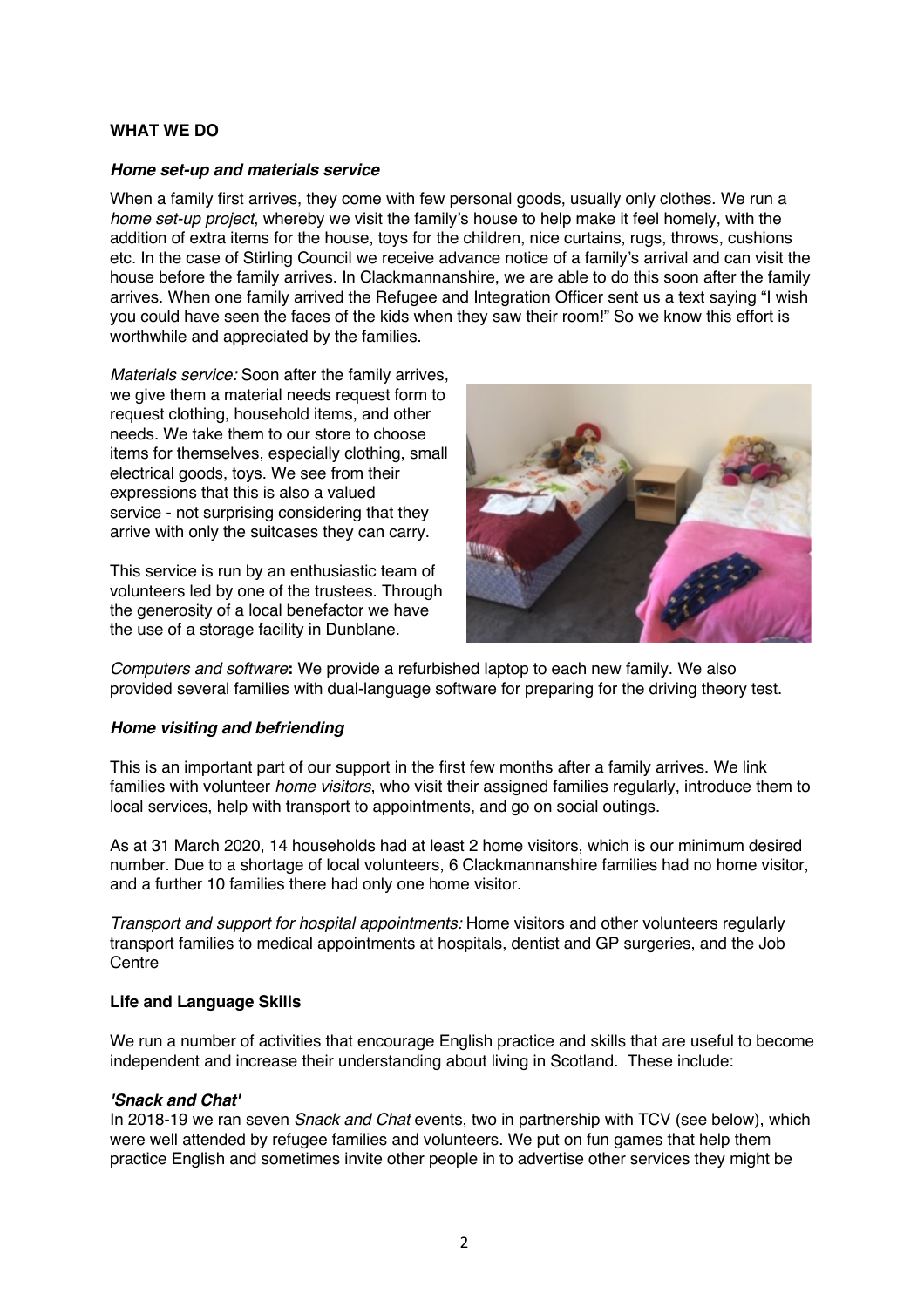interested in, e.g. Stirling School of English Summer School. The aim is to allow refugee families to get together with each other and with volunteers and other members of the community.



During the December event, we had a Christmas party and this year we were delighted to have our first Syrian Santa. One of the local Syrian men agreed to dress up and give out presents to the children. The event also had games, dancing and some food prepared by the volunteers and the families.

## *'Walk and Talk' & Conversation Cafes*

We have run our 'Walk and Talk' events for some time. These are informal gatherings where local English speakers and refugees go out walking together and practice English. We ran three of these this year. In September 2019, we also introduced Conversation Cafes, where volunteers and refugees met for coffee and chat – we split these between Alloa and Stirling, so that family members could access them. We were donated a room at St Mungo's Church in Alloa to use and a local café in Stirling gave us a very good deal on the price of coffee and tea and provided space to hold the cafe.

For both the above events, two local organisations Scottish National Heritage (SNH) and Scottish Environmental Protecting Agency (SEPA) release their staff under their Corporate Social Responsibility Policy so they can volunteer to help the refugees with English practice.

#### *Social Outings*

During the summer, we provided £50 grants for volunteers to go on outings with families to local attractions, such as Stirling Castle and the Safari Park. In November we organised a trip to the Macrobert pantomime for 20 people (refugees and volunteers) with tickets kindly donated by the Macrobert Arts Centre.

### *Providing financial support to refugees*

Through our *Positive Activities fund* we provided help with activities that promote language learning, employability, and social integration. Examples include subscriptions for football clubs, Girl Guides and Cub Scout troops, and contributions towards the cost of driving lessons. Some of the men have now gained full driving licenses, and some of the women have passed the theory test and are preparing for the practical test, with our support.

Through our *Crisis and Care fund* we provided help with one-off payments for unexpected costs, e.g. short-term help to newly arriving refugees in cases where there was a delay in start-up of their benefits package.

### *Awareness raising sessions for local schools and community organisations*

Through the year we gave presentations to many groups. These are an important part of the work, informing people in the community about the refugees' situation and the support provided. These sessions have also been useful in attracting donations, volunteers and offers of services.

### **STAFFING AND VOLUNTEERS**

Forth Valley welcome has two part-time staff: our Volunteer and Project Coordinator, Rebecca Dadge, and our Clackmannanshire Support Worker, Avril Hunter. Rebecca and Avril coordinate the services provided by our 75 volunteers. With some volunteers stepping down during the year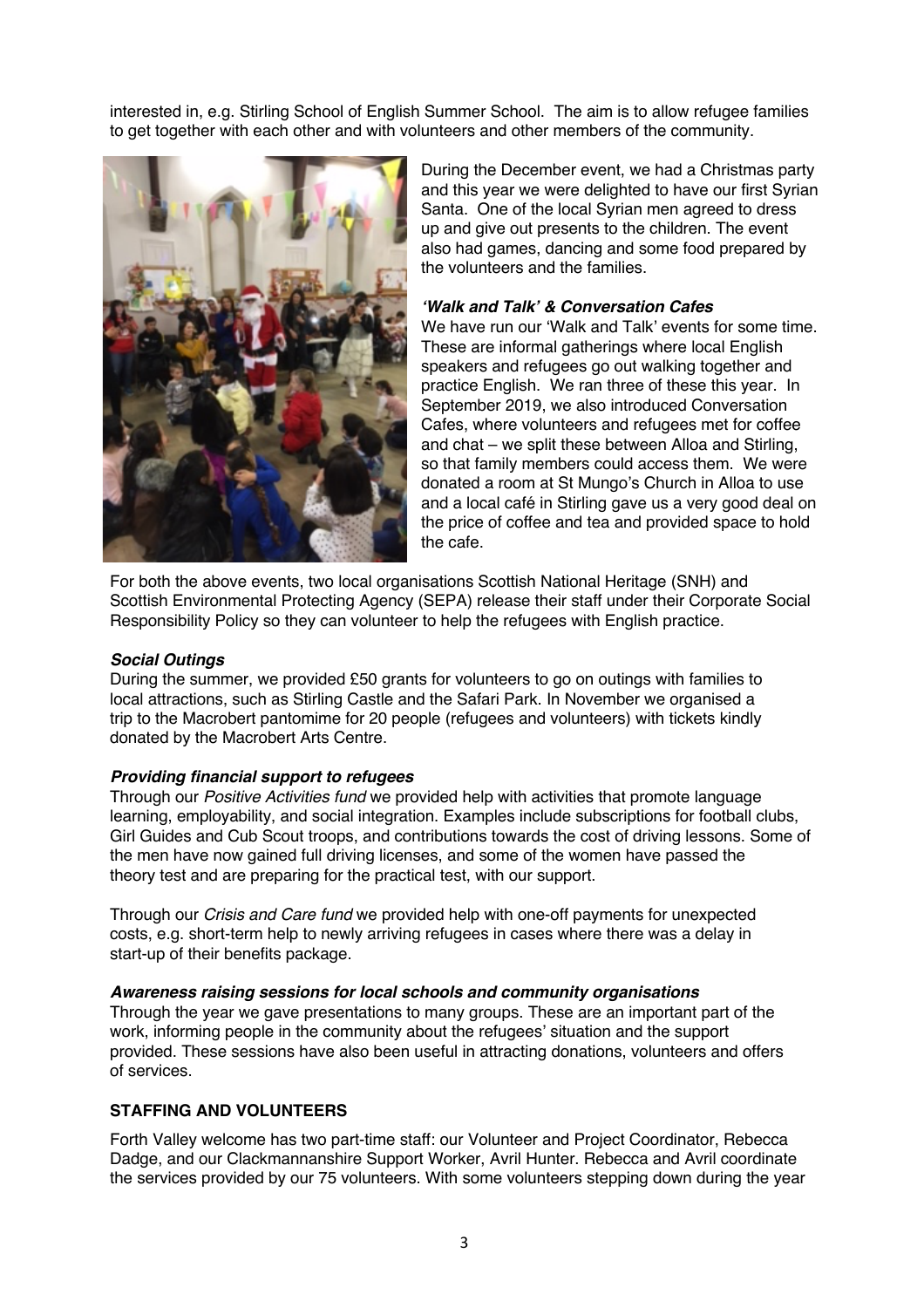and new volunteers joining, our number of active volunteers has stayed fairly constant at around 75. Shortage of volunteers in Clackmannanshire remains a problem, and we continue our focus on volunteer recruitment there.

We ran three Volunteer Networking Meetings during the year. These provide an opportunity for volunteers to meet each other and staff and trustees; for sharing experience on what works well and any problems encountered; and for continual development of the services provided. When training opportunities arise, we make these known to our volunteers.

This year staff, volunteers and trustees attended training provided by the Institute of Migration on refugee transition issues and good practice, with sessions focussing on the Sudan and Syria.

We continued developing Integration Plans for each family, a system we had piloted at the end of 2019. The plans are put together with the assistance of the family in question, their home visitors and sometimes a council support worker. The plans outline what the family would like help with e.g. getting to know the local area, English



practice, joining a library, sourcing familiar food etc. Progress will be reviewed at intervals, with the family and home visitor and assisted by an interpreter, and the plans updated appropriately.

# **PARTNERSHIPS WITH OTHER ORGANISATIONS**

In Forth Valley region, we worked in liaison with many other organisations including Stirling Council; Clackmannanshire Council; Scottish National Heritage (SNH); Scottish Environmental Protection Agency (SEPA); The Conservation Volunteers (TCV); Stirling Baptist Church Family Life Centre; Allanpark South Church in Stirling; Alloa Ludgate Church; Stirling University Islamic Society; Macrobert Arts Centre; Central Scotland Regional Equality Centre; Stirlingshire Voluntary Enterprise; Clackmannanshire Third Sector Interface; and the Scottish Refugee Council.

Our partnership with TCV has been particularly welcome. We are part of their 'Building Roots' project which is to encourage refugees to learn about Scottish cultural heritage and share some of the culture from their own countries of origin. We targeted three groups: families, women and young people and TCV have introduced them to various heritage sites and activities.

At national level, we are organisational members of the Scottish Refugee Council (SRC) and The Befriending Network. We participate in one of the national working groups on implementation of the New Scots Strategy – the group on "New Scots Communities, Culture & Social Connections", which is coordinated by the SRC. Our trustees maintain contact with Citizens-UK Refugee Welcome groups across Scotland and the UK through email mailing lists and social media. We also maintain links with City of Sanctuary groups across the UK. We meet regularly with other charities in workshops and training run by Impact Funding Partners, one of our key funders.

# **FUNDING**

Details of income, donations and grants are provided in the Annual Accounts. In summary:

• Continuing grants were received from Robertson Trust, Impact Funding Partners, and the Big Lottery Community Fund towards staff costs and some running costs. The Bank of Scotland Foundation provided a one year grant for partial funding of staff costs.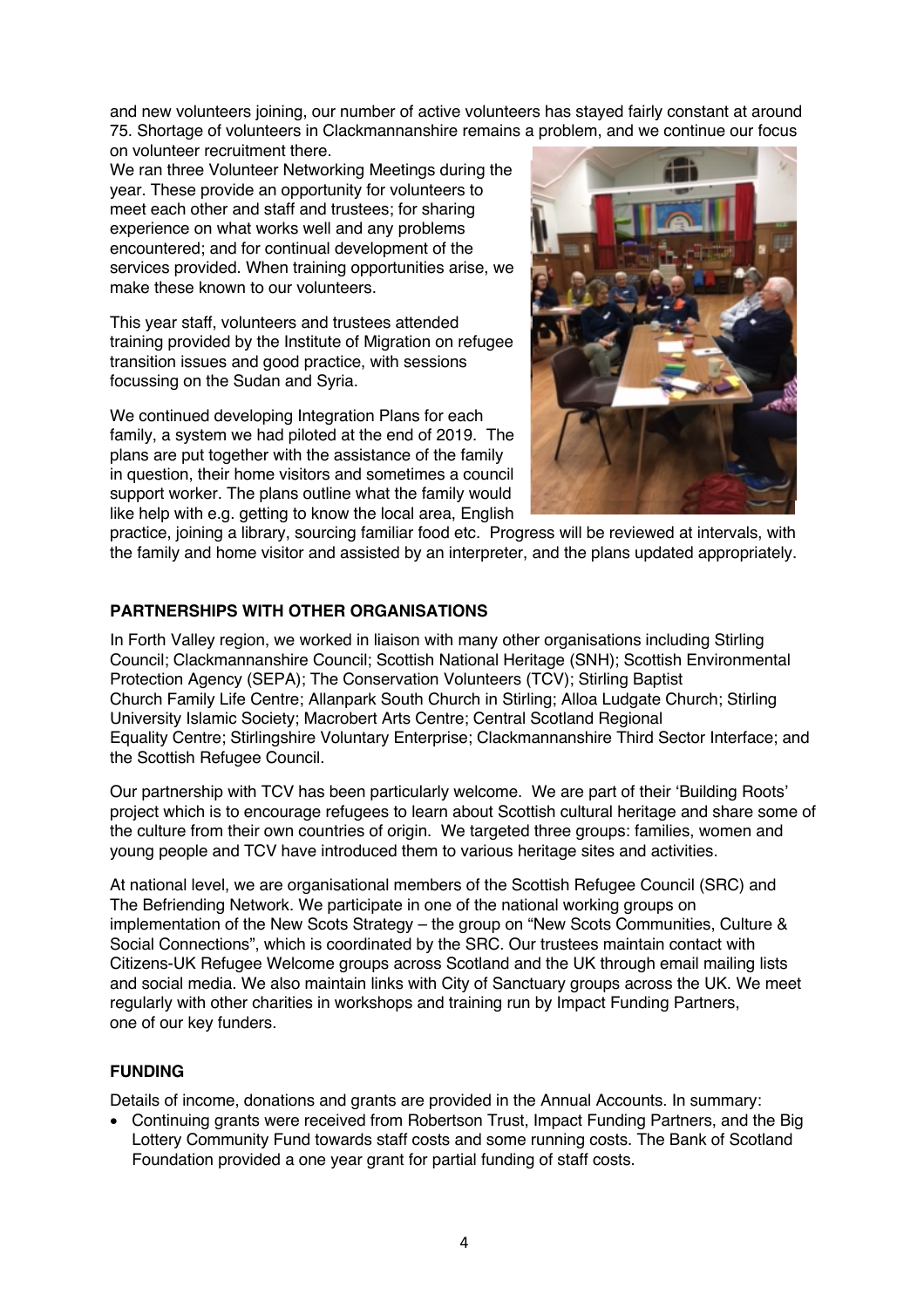- Donations were received from individuals throughout the year directly or via our webpage and Facebook site, and from individuals and organisations who donated funds from events or talks run by them.
- Fund-raising activities undertaken included an online Christmas Appeal set up through BT MyDonate.

Our policy is to meet staffing and running costs from grants from trusts, and to use funds received from donations and fund-raising events for services that directly benefit the refugees.

### **GOVERNANCE**

Responsibility for governance rests with our Board of 8 trustees. The Board meets 8 times a year. The names of trustees are given in the appendix.

We maintain a set of policies to guide our work and maintain consistent standards across all our operations. All our policies are available to view on our website and are reviewed on a bi-annual basis, or as and when necessary.

Monitoring and evaluation of activities and impact is carried out through regular review by the Board of the records maintained by staff of activities, materials provided, on-going feedback received from home visitors and other volunteers, and any issues that arise. Information is circulated to Board members from any meetings with the Councils and from publicity about refugees or refugee issues in the local press.

## **THANKS!**

The trustees are delighted to record here our appreciation of the work carried out by our two staff, for their unstinting efforts to provide the best possible services to our service users through their own work and through their recruitment and training and coordination of the work of volunteers.

Huge thanks are due to our 75 volunteers for the time and energy they devote to all of our activities, and for the immense contribution they make to meeting the needs of service users.

We are extremely grateful to our four funders, whose grants meet the cost of employing our two staff and contribute to other running costs. This enables us to use the income received from events and from individuals and organisations for services that directly benefit our service users.

We also wish here to say thank you to the two Councils and their staffs for the immense amount of work they do in receiving and resettling refugees and providing continuous support to them.

Many thanks also to our two patrons, Sir George Reid and Mr Ayman Jarjour, who support us in many different ways; and to all of our partner organisations at local and national level.

And finally, we pay tribute to all of our refugees, for the work they put in to their own resettlement, for their participation in activities run by Forth Valley Welcome, for their involvement in their communities, and for the diversity they bring to our communities.

### **DECLARATION**

The trustees declare that they have approved the trustees' report above. Signed on behalf of the charity's trustees:

S&Mdi

Full Name: Savitri Maharaj Position: Chair Date: 1 Dec 2020